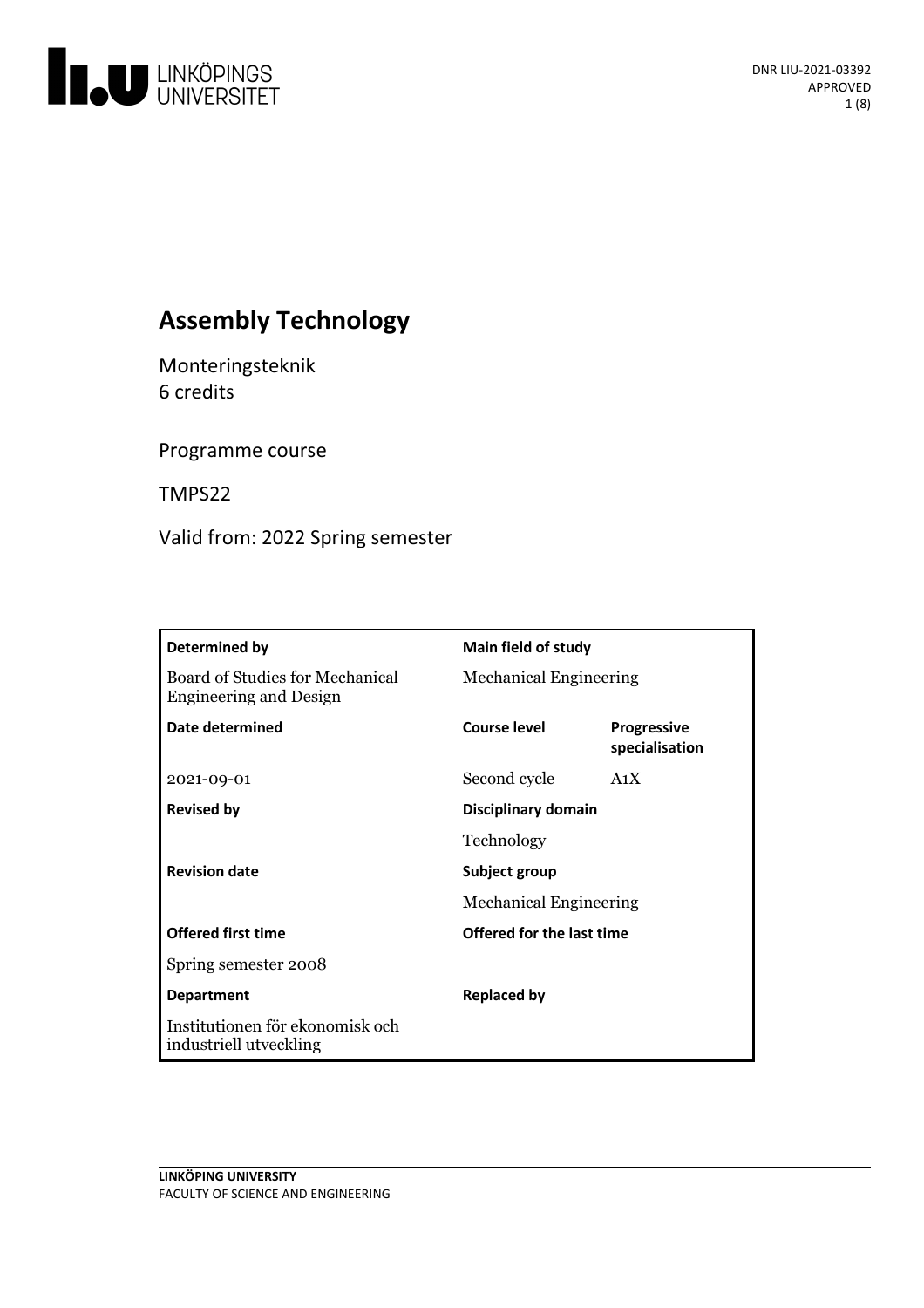# Specific information

The course is moved from HT2 to VT1. Next occurance is VT1 2023.

# Course offered for

- Master of Science in Design and Product Development
- Master of Science in Industrial Engineering and Management
- Master of Science in Industrial Engineering and Management International

## Prerequisites

The course requires the student to possess fundamental knowledge and skills in machine elements, product design, industrial economics, statistics, and production engineering.

# Intended learning outcomes

After the course the student shall

- know about and be able to describe economics of manufacturing and be
- 
- 
- able to relate the following to economic aspects.<br>
know about and be able to describe the basics of Assembly Technology.<br>
know about and be able to describe Joining and supporting technologies.<br>
know about and be abl assembly.<br>• know about and be able to apply Design for Assembly.<br>• know about and be able to describe Safety aspects relevant production /
- 
- assembly engineering environment.<br>
know about and be able to describe Assembly Simulation.<br>
know about Industrial Robots and be able to select a robot for a specific
- 
- application.

## Course content

The goal of this course is that the student develops insight in the discipline Assembly Technology. Assembly Technology considers the part of manufacturing characterized by that existing parts are assembled to create function. Motivated by economic concerns the student is led into topics like assembly technology, automated and manual assembly, industrial robots, product design issues related to assembly, joining technology, verification, safety, and connected topics.

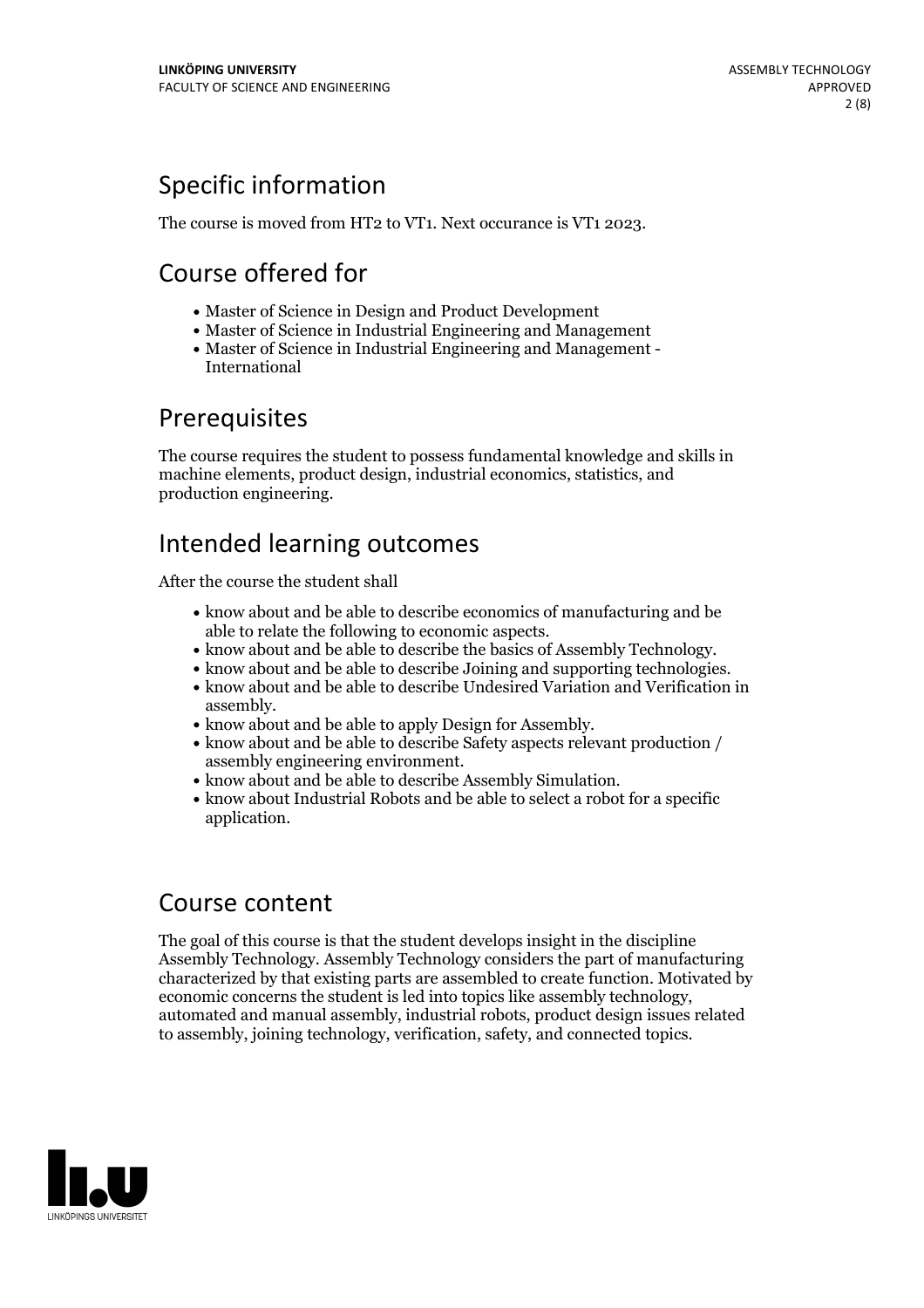# Teaching and working methods

The course is taught in lectures, assignment, and computer / laboratory works.

## Examination

UPG2 Assignments/Laboratory Work 2 credits U, G TEN2 Written examination 4 credits U, 3, 4, 5 The written examination covers the whole course, and includes the content covered in assignments and laboratory work.

## Grades

Four-grade scale, LiU, U, 3, 4, 5

## Other information

## **About teaching and examination language**

The teaching language is presented in the Overview tab for each course. The examination language relates to the teaching language as follows:

- If teaching language is "Swedish", the course as a whole could be given in Swedish, or partly in English. Examination language is Swedish, but parts
- If teaching language is "English", the course as a whole is taught in English.<br>Examination language is English.<br>If teaching language is "Swedish/English", the course as a whole will be
- taught in English if students without prior knowledge of the Swedish language participate. Examination language is Swedish or English depending on teaching language.

## **Other**

The course is conducted in a manner where both men's and women's experience and knowledge are made visible and developed.

The planning and implementation of a course should correspond to the course syllabus. The course evaluation should therefore be conducted with the course syllabus as a starting point.

If special circumstances prevail, the vice-chancellor may in a special decision specify the preconditions for temporary deviations from this course syllabus, and delegate the right to take such decisions.

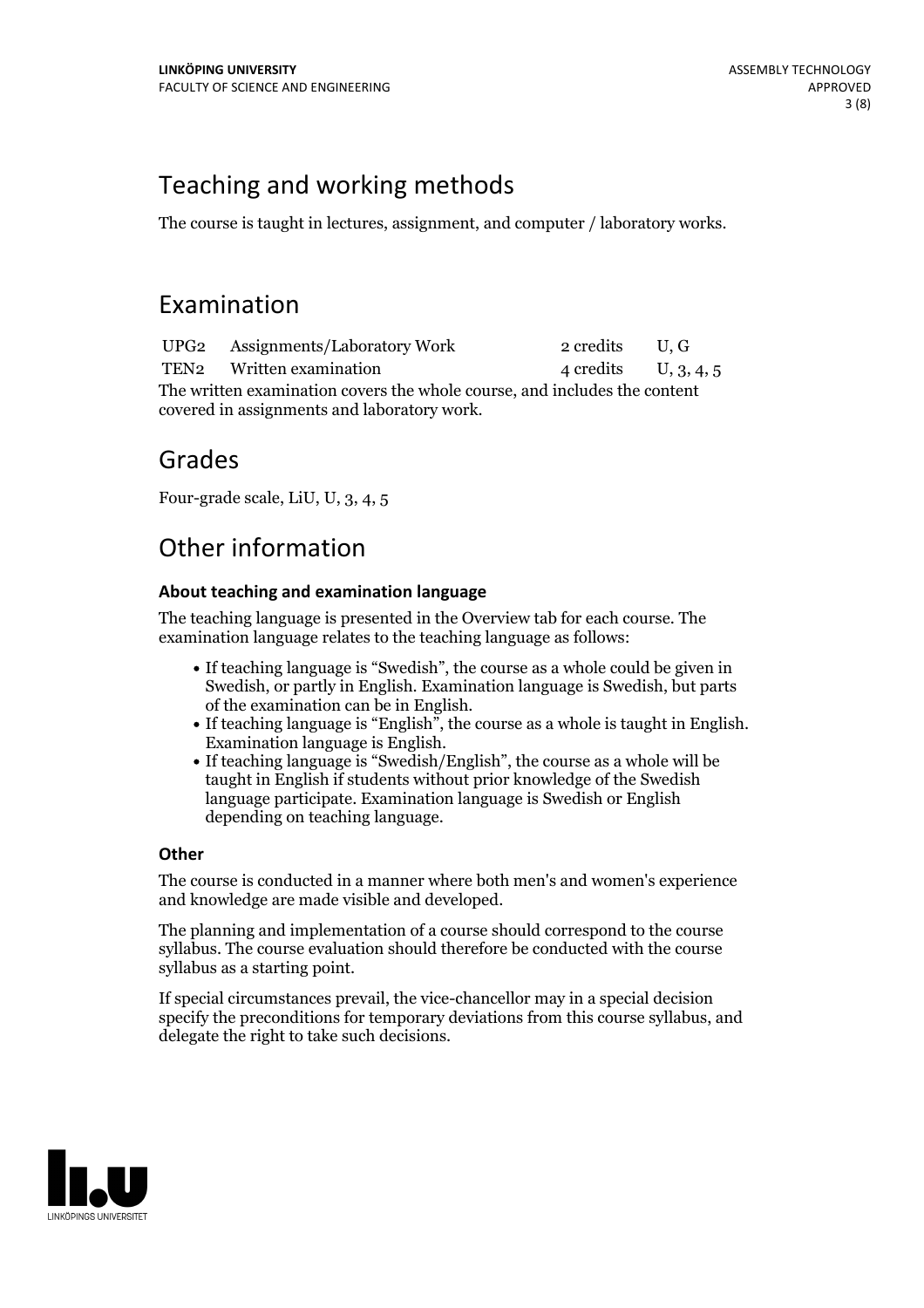# **Common rules**

## Course syllabus

A syllabus must be established for each course. The syllabus specifies the aim and contents of the course, and the prior knowledge that a student must have in order to be able to benefit from the course.

## Timetabling

Courses are timetabled after a decision has been made for this course concerning its assignment to a timetable module.

## Interruption in and deregistration from a course

The LiU decision, Guidelines concerning confirmation of participation in education (Dnr LiU-2020-02256), states that interruptions in study are to be recorded in Ladok. Thus, all students who do not participate in a course for which they have registered must record the interruption, such that the registration on the course can be removed. Deregistration from or interrupting a course is carried out using <sup>a</sup> web-based form: https://www.lith.liu.se/for- [studenter/kurskomplettering?l=en.](https://www.lith.liu.se/for-studenter/kurskomplettering?l=en)

## Cancelled courses and changes to the course syllabus

Courses with few participants (fewer than 10) may be cancelled or organised in a manner that differs from that stated in the course syllabus. The Dean is to deliberate and decide whether a course is to be cancelled or changed from the course syllabus.

## Guidelines relating to examinations and examiners

For details, see Guidelines for education and examination for first-cycle and second-cycle education at Linköping University, Dnr LiU-2020-04501 [\(http://styrdokument.liu.se/Regelsamling/VisaBeslut/917592\)](http://styrdokument.liu.se/Regelsamling/VisaBeslut/917592).

An examiner must be employed as a teacher at LiU according to the LiU Regulations for Appointments, Dnr LiU-2021-01204 [\(https://styrdokument.liu.se/Regelsamling/VisaBeslut/622784](https://styrdokument.liu.se/Regelsamling/VisaBeslut/622784)). For courses in second-cycle, the following teachers can be appointed as examiner: Professor (including Adjunct and Visiting Professor), Associate Professor (including Adjunct), Senior Lecturer (including Adjunct and Visiting Senior Lecturer), Research Fellow, or Postdoc. For courses in first-cycle, Assistant Lecturer (including Adjunct and Visiting Assistant Lecturer) can also be appointed as examiner in addition to those listed for second-cycle courses. In exceptional cases, a Part-time Lecturer can also be appointed as an examiner at both first- and second cycle, see Delegation of authority for the Board of Faculty of Science and Engineering.

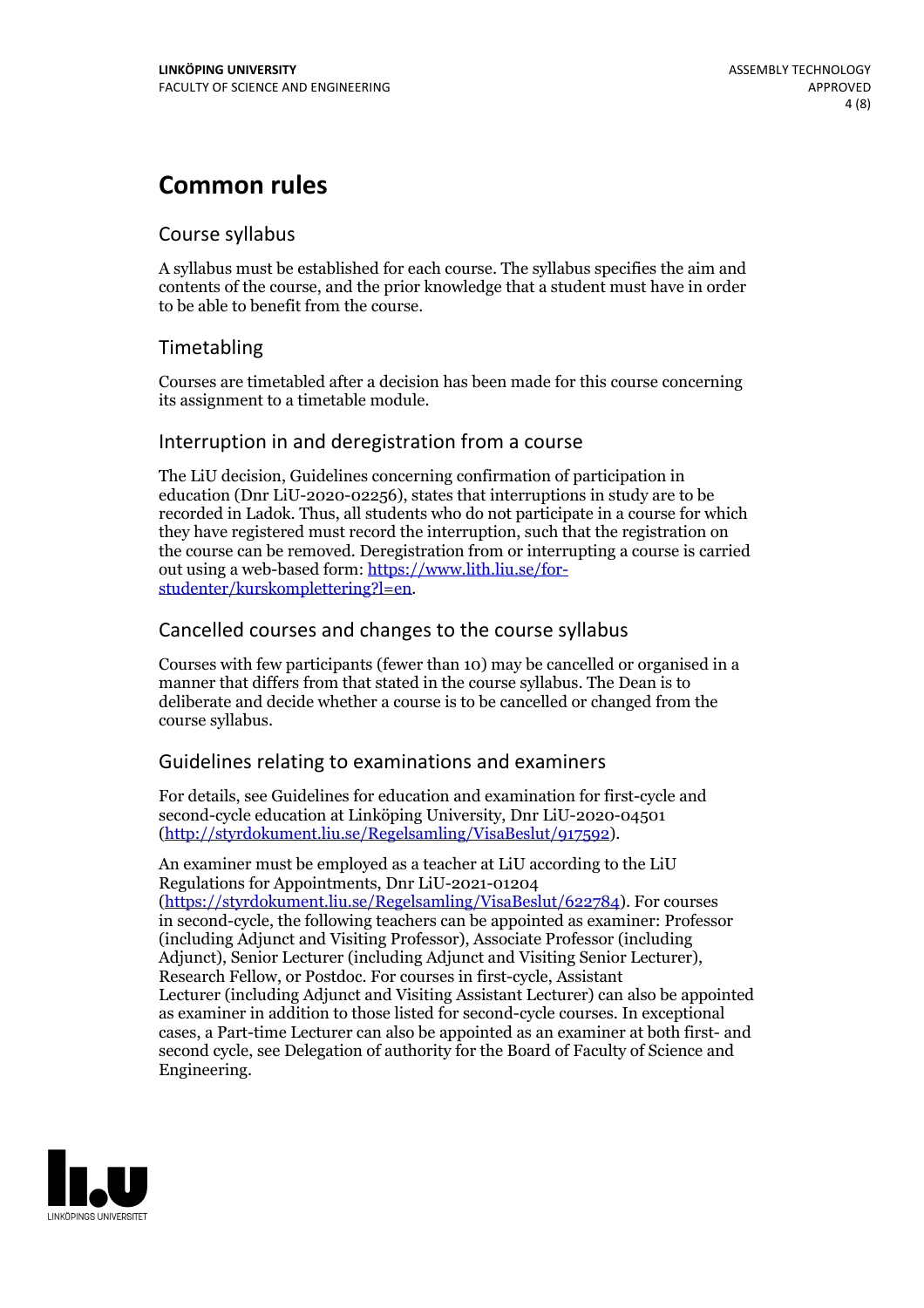## Forms of examination

### **Principles for examination**

Written and oral examinations and digital and computer-based examinations are held at least three times a year: once immediately after the end of the course, once in August, and once (usually) in one of the re-examination periods. Examinations held at other times are to follow a decision of the faculty programme board.

Principles for examination scheduling for courses that follow the study periods:

- courses given in VT1 are examined for the first time in March, with re-examination in June and August
- courses given in VT2 are examined for the first time in May, with re-examination in August and October
- courses given in HT1 are examined for the first time in October, with re-examination in January and August
- courses given in HT2 are examined for the first time in January, with re-examination in March and in August.

The examination schedule is based on the structure of timetable modules, but there may be deviations from this, mainly in the case of courses that are studied and examined for several programmes and in lower grades (i.e. 1 and 2).

Examinations for courses that the faculty programme board has decided are to be held in alternate years are held three times during the school year in which the course is given according to the principles stated above.

Examinations for courses that are cancelled orrescheduled such that they are not given in one or several years are held three times during the year that immediately follows the course, with examination scheduling that corresponds to the scheduling that was in force before the course was cancelled or rescheduled.

When a course, or a written examination (TEN, DIT, DAT), is given for the last time, the regular examination and two re-examinations will be offered. Thereafter, examinations are phased out by offering three examinations during the following academic year at the same times as the examinations in any substitute course. If there is no substitute course, three examinations will be offered during re- examination periods during the following academic year. Other examination times are decided by the faculty programme board. In all cases above, the examination is also offered one more time during the academic year after the following, unless the faculty programme board decides otherwise. In total, 6 re-examinations are offered, of which 2 are regular re-examinations. In the examination registration system, the examinations given for the penultimate time and the last time are denoted.

If a course is given during several periods of the year (for programmes, or on different occasions for different programmes) the faculty programme board or boards determine together the scheduling and frequency of re-examination occasions.

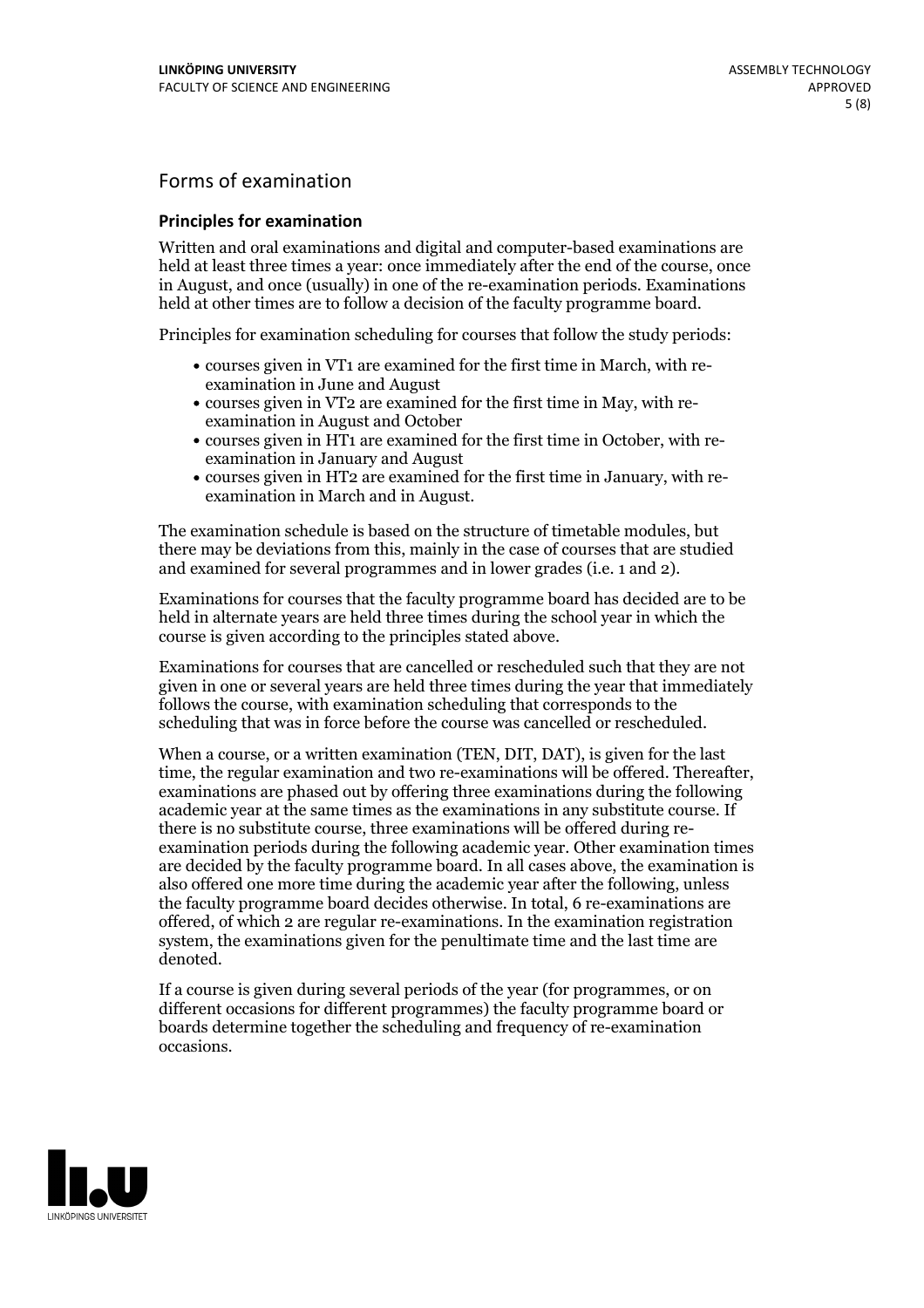### **Retakes of other forms of examination**

Regulations concerning retakes of other forms of examination than written examinations and digital and computer-based examinations are given in the LiU guidelines for examinations and examiners, [http://styrdokument.liu.se/Regelsamling/VisaBeslut/917592.](http://styrdokument.liu.se/Regelsamling/VisaBeslut/917592)

#### **Course closure**

For Decision on Routines for Administration of the Discontinuation of Educational Programs, Freestanding Courses and Courses in Programs, see DNR LiU-2021-04782. After a decision on closure and after the end of the discontinuation period, the students are referred to a replacement course (or similar) according to information in the course syllabus or programme syllabus. If a student has passed some part/parts of a closed program course but not all, and there is an at least partially replacing course, an assessment of crediting can be made. Any crediting of course components is made by the examiner.

#### **Registration for examination**

In order to take an written, digital or computer-based examination, registration in advance is mandatory, see decision in the university's rule book [https://styrdokument.liu.se/Regelsamling/VisaBeslut/622682.](https://styrdokument.liu.se/Regelsamling/VisaBeslut/622682) An unregistered student can thus not be offered a place. The registration is done at the Student Portal or in the LiU-app during the registration period. The registration period opens 30 days before the date of the examination and closes 10 days before the date of the examination. Candidates are informed of the location of the examination by email, four days in advance.

#### **Code of conduct for students during examinations**

Details are given in a decision in the university's rule book: <http://styrdokument.liu.se/Regelsamling/VisaBeslut/622682>.

#### **Retakes for higher grade**

Students at the Institute of Technology at LiU have the right to retake written examinations and digital and computer-based examinations in an attempt to achieve a higher grade. This is valid for all examination components with code "TEN", "DIT" and "DAT". The same right may not be exercised for other examination components, unless otherwise specified in the course syllabus.

A retake is not possible on courses that are included in an issued degree diploma.

#### **Grades**

The grades that are preferably to be used are Fail (U), Pass (3), Pass not without distinction  $(4)$  and Pass with distinction  $(5)$ .

- Grades U, 3, 4, 5 are to be awarded for courses that have written or digital examinations.<br>• Grades Fail (U) and Pass (G) may be awarded for courses with a large
- degree of practical components such as laboratory work, project work and

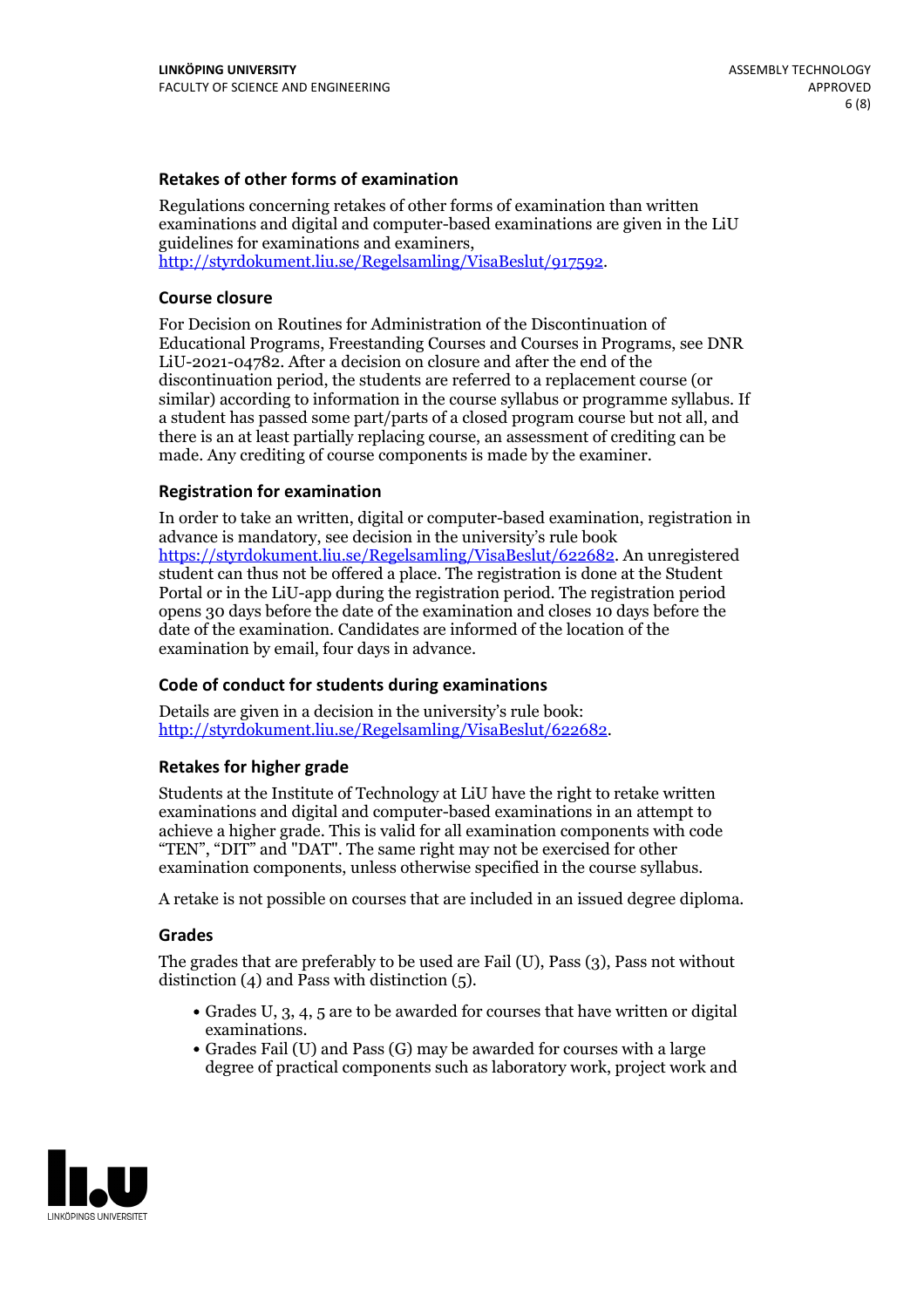group work.<br>• Grades Fail (U) and Pass (G) are to be used for degree projects and other independent work.

### **Examination components**

The following examination components and associated module codes are used at the Faculty of Science and Engineering:

- Grades U, 3, 4, 5 are to be awarded for written examinations (TEN) and
- digital examinations (DIT).<br>• Examination components for which the grades Fail (U) and Pass (G) may be awarded are laboratory work (LAB), project work (PRA), preparatory written examination (KTR), digital preparatory written examination (DIK), oral examination (MUN), computer-based examination (DAT), home
- assignment (HEM), and assignment (UPG).<br>• Students receive grades either Fail (U) or Pass (G) for other examination components in which the examination criteria are satisfied principally through active attendance such as tutorial group (BAS) or examination item
- (MOM).<br>• Grades Fail (U) and Pass (G) are to be used for the examination components Opposition (OPPO) and Attendance at thesis presentation (AUSK) (i.e. part of the degree project).

In general, the following applies:

- 
- Mandatory course components must be scored and given <sup>a</sup> module code. Examination components that are not scored, cannot be mandatory. Hence, it is voluntary to participate in these examinations, and the voluntariness must be clearly stated. Additionally, if there are any associated conditions to
- the examination component, these must be clearly stated as well.<br>• For courses with more than one examination component with grades U,3,4,5, it shall be clearly stated how the final grade is weighted.

For mandatory components, the following applies (in accordance with the LiU Guidelines for education and examination for first-cycle and second-cycle education at Linköping University,<br>[http://styrdokument.liu.se/Regelsamling/VisaBeslut/917592\)](http://styrdokument.liu.se/Regelsamling/VisaBeslut/917592):

If special circumstances prevail, and if it is possible with consideration of the nature of the compulsory component, the examiner may decide to replace the compulsory component with another equivalent component.

For possibilities to alternative forms of examinations, the following applies (in accordance with the LiU Guidelines for education and examination for first-cycle [http://styrdokument.liu.se/Regelsamling/VisaBeslut/917592\)](http://styrdokument.liu.se/Regelsamling/VisaBeslut/917592):

If the LiU coordinator for students with disabilities has granted a student the right to an adapted examination for a written examination in an examination hall, the student has the right to it.